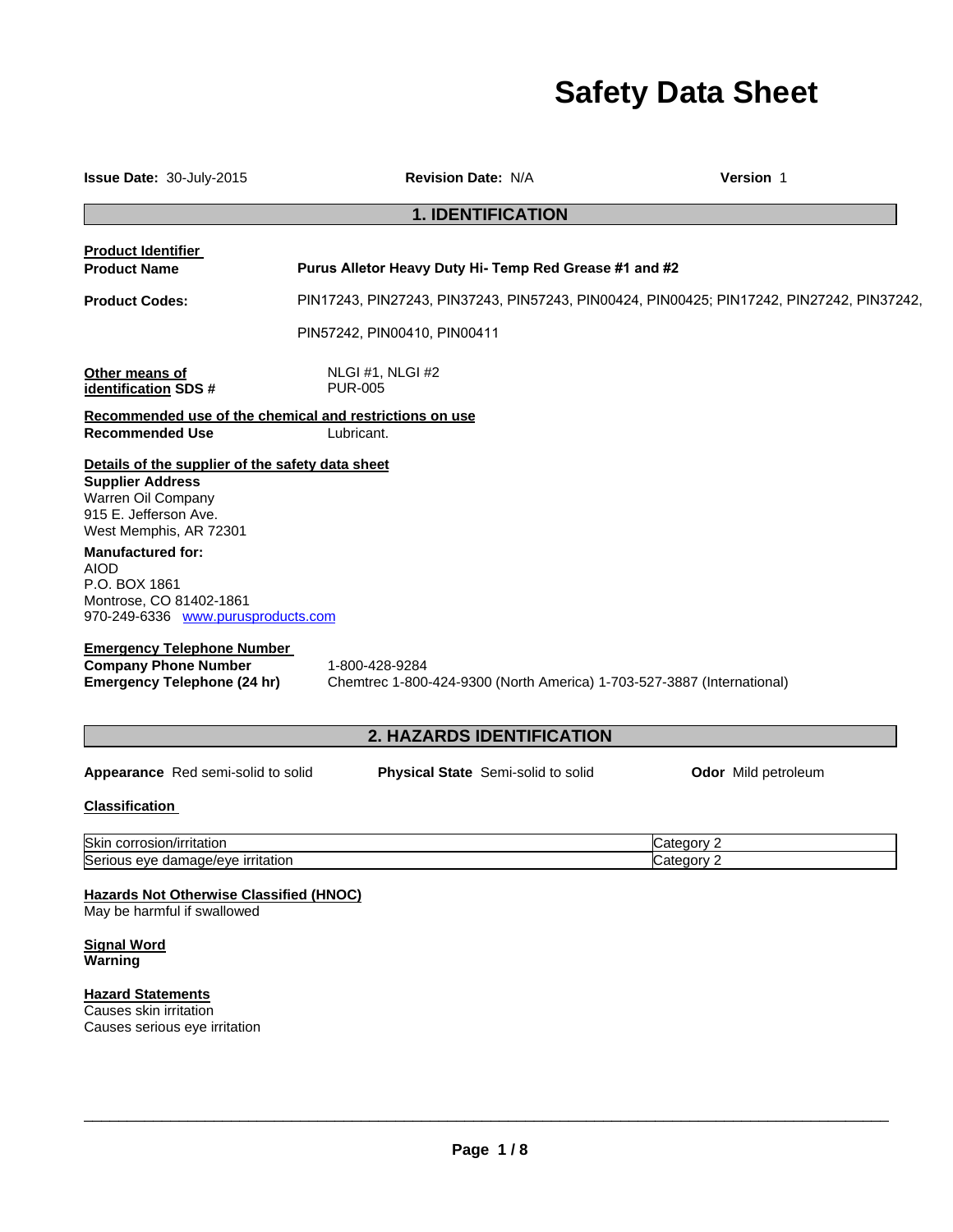

# **Precautionary Statements - Prevention**

Wash face, hands and any exposed skin thoroughly after handling Wear eye/face protection

## **Precautionary Statements - Response**

IF IN EYES: Rinse cautiously with water for several minutes. Remove contact lenses, if present and easy to do. Continue rinsing. If eye irritation persists: Get medical advice/attention IF ON SKIN: Wash with plenty of soap and water Take off contaminated clothing and wash it before reuse If skin irritation occurs: Get medical advice/attention

## **Precautionary Statements - Disposal**

Dispose of contents/container to an approved waste disposal plant

## **Unknown Acute Toxicity**

2.27% of the mixture consists of ingredient(s) of unknown toxicity

# **3. COMPOSITION/INFORMATION ON INGREDIENTS**

| <b>Chemical Name</b>                                    | <b>CAS No</b> | Weight-% |
|---------------------------------------------------------|---------------|----------|
| Severely Hydrotreated Heavy Naphthenic<br>Petroleum Oil | 64742-52-5    | 60-70    |
| Residual oils (petroleum), solvent refined              | 64742-01-4    | $1 - 10$ |
| Antimony diamyldithiocarbamate                          | 15890-25-2    | $1 - 10$ |
| Lithium Hydroxide Solution                              | 1310-66-3     | $1 - 10$ |

\*\*If Chemical Name/CAS No is "proprietary" and/or Weight-% is listed as a range, the specific chemical identity and/or percentage of composition has been withheld as a trade secret.\*\*

# **4. FIRST-AID MEASURES**

# **First Aid Measures**

| <b>General Advice</b> | If exposed or concerned: Get medical advice/attention. Take proper precautions to ensure<br>your own health and safety before attempting rescue or providing first aid.                                                                                                                                                                                                                                                                                                                                                              |
|-----------------------|--------------------------------------------------------------------------------------------------------------------------------------------------------------------------------------------------------------------------------------------------------------------------------------------------------------------------------------------------------------------------------------------------------------------------------------------------------------------------------------------------------------------------------------|
| <b>Eye Contact</b>    | Check for and remove contact lenses. Flush eyes with cool, clean, low-pressure water<br>while occasionally lifting and lowering eyelids. Seek medical attention if excessive tearing,<br>redness or pain persists.                                                                                                                                                                                                                                                                                                                   |
| <b>Skin Contact</b>   | If burned by hot material, cool skin by quenching with large amounts of cool water. For<br>contact with product at ambient temperatures, remove contaminated shoes and clothing.<br>Wipe off excess material. Wash exposed skin with mild soap and water. Seek medical<br>attention if tissue appears damaged or if pain or irritation persists. Thoroughly clean<br>contaminated clothing before reuse. Clean or discard contaminated leather goods. If<br>material is injected under the skin, seek medical attention immediately. |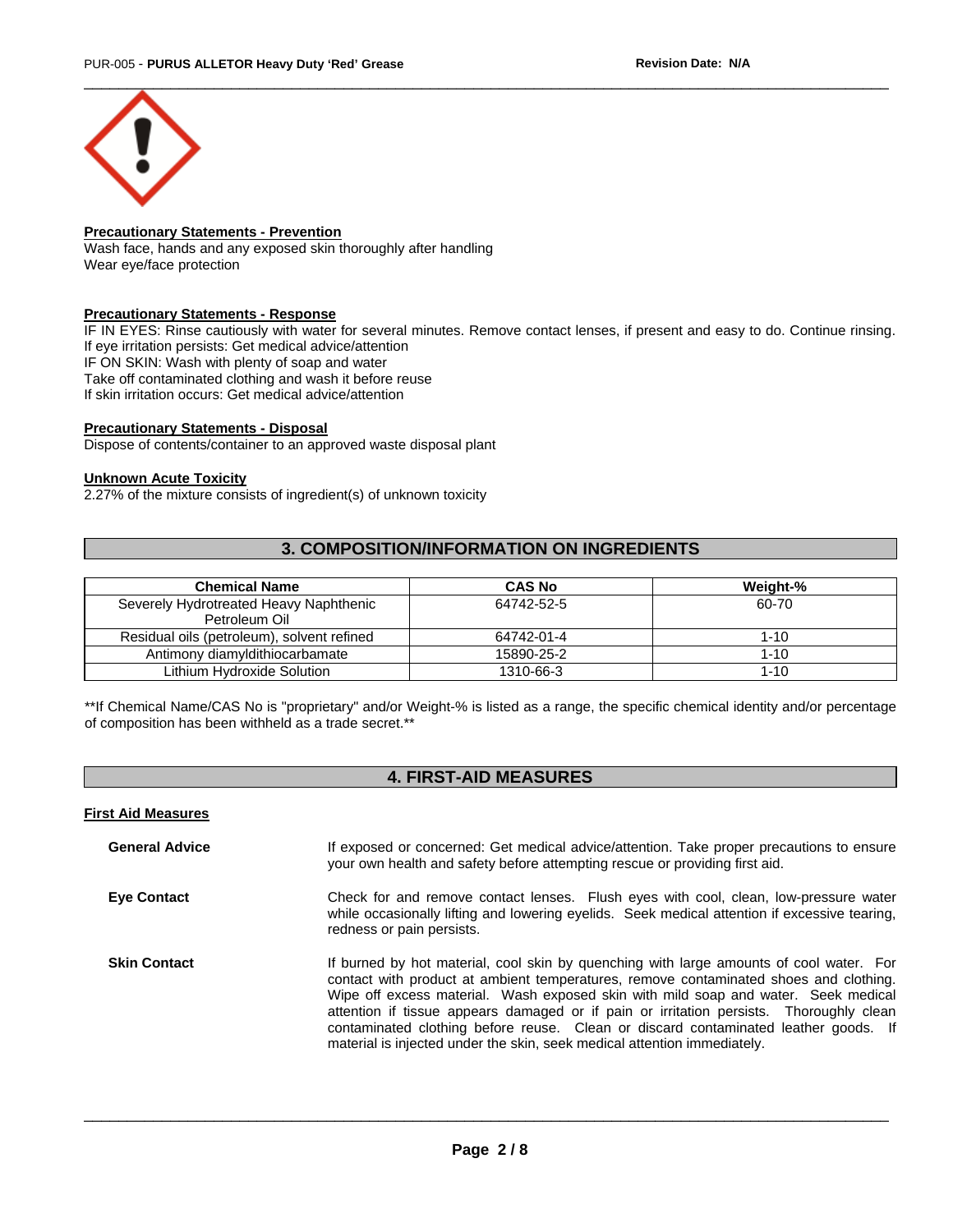| <b>Inhalation</b>                   | Vaporization is not expected at ambient temperatures. This material is not expected to<br>cause inhalation-related disorders under anticipated conditions of use. In case of<br>overexposure, move the person to fresh air.                                                                                                      |
|-------------------------------------|----------------------------------------------------------------------------------------------------------------------------------------------------------------------------------------------------------------------------------------------------------------------------------------------------------------------------------|
| Ingestion                           | Do not induce vomiting unless directed to by a physician. Rinse out mouth with water.<br>Never give anything by mouth to a person who is not fully conscious. Allow small quantities<br>to pass through the digestive system. If large amounts are swallowed or irritation of<br>discomfort, seek medical attention immediately. |
| Most important symptoms and effects |                                                                                                                                                                                                                                                                                                                                  |
| <b>Symptoms</b>                     | May be harmful if swallowed. Causes skin irritation. Causes serious eye irritation.                                                                                                                                                                                                                                              |
|                                     | Indication of any immediate medical attention and special treatment needed                                                                                                                                                                                                                                                       |
|                                     |                                                                                                                                                                                                                                                                                                                                  |

**Notes to Physician** Skin: In the event of injection in underlying tissue, immediate treatment should include extensive incision, debridement and saline irrigation. Inadequate treatment can result in ischemia and gangrene. Early symptoms may be minimal. Ingestion: Check for possible bowel obstruction with ingestion of large quantities of material.

# **5. FIRE-FIGHTING MEASURES**

#### **Suitable Extinguishing Media**

Use dry chemical, foam, carbon dioxide or water fog.

#### **Unsuitable Extinguishing Media** Not determined.

# **Specific Hazards Arising from the Chemical**

Water or foam may cause frothing. Molten material can form flaming droplets if ignited. Use of water on product above 100°C

(212°F) can cause product to expand with explosive force.

**Hazardous Combustion Products** Carbon dioxide, carbon monoxide, smoke, fumes, unburned hydrocarbons and oxides of sulfur, phosphorus, zinc and/ or nitrogen.

#### **Protective equipment and precautions for firefighters**

As in any fire, wear self-contained breathing apparatus pressure-demand, MSHA/NIOSH (approved or equivalent) and full protective gear. Carbon dioxide and inert gas can displace oxygen. Use caution when applying carbon dioxide or inert gas in confined spaces. Fight the fire from a safe distance in a protected location. Open any masses with a water stream to prevent reignition due to smoldering. Cool surface with water fog. Do not allow liquid runoff to enter sewers or public waters.

# **6. ACCIDENTAL RELEASE MEASURES**

#### **Personal precautions, protective equipment and emergency procedures**

**Personal Precautions** Take proper precautions to ensure your own health and safety before attempting spill control or clean-up. For more specific information, refer to section 8. Do not touch damaged containers or spilled material unless wearing appropriate protective clothing. Slipping hazard; do not walk through spilled material.

#### **Methods and material for containment and cleaning up**

**Methods for Containment** Prevent further leakage or spillage if safe to do so. Prevent entry into waterways, sewer, basements or confined areas.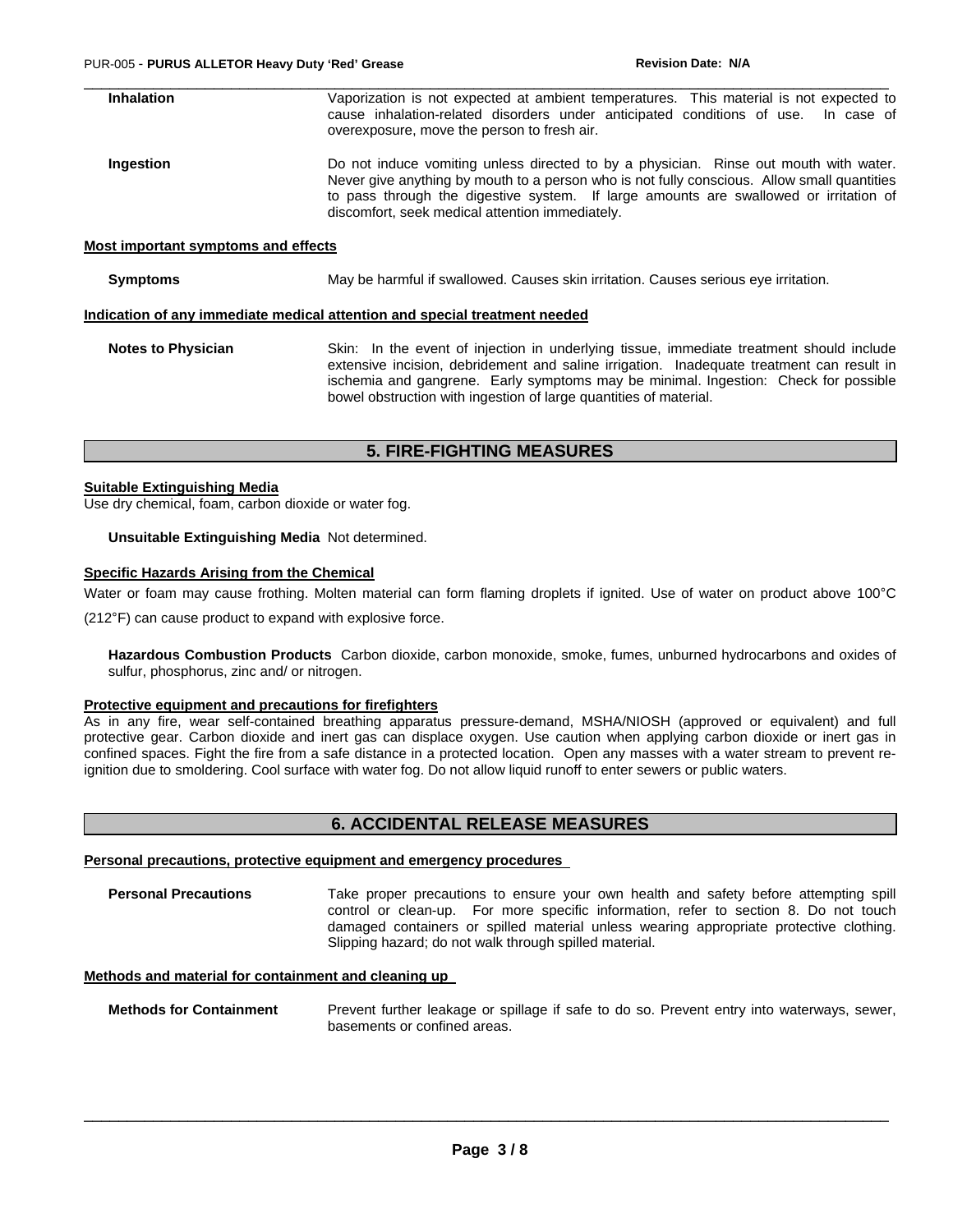**Methods for Clean-Up** For small spills, absorb or cover with dry earth, sand or other inert non-combustible absorbent material and place into waste containers for lateral disposal. Contain large spills to maximize product recovery or disposal. In urban areas, clean up spill as soon as possible. In natural environments, seek clean up advice from specialists to minimize physical habitat damage.

 $\Box$ 

# **7. HANDLING AND STORAGE**

#### **Precautions for safe handling**

| Advice on Safe Handling                                      | If this product is stored or applied in high-pressure systems such as grease guns or<br>hydraulic lines, there is the potential for accidental injection into the skin and underlying<br>tissues. Empty containers may contain product residue that can ignite with explosive force.<br>Do not pressurize, cut, weld, braze, solder, drill, grind, or expose empty containers to heat,<br>sparks or open flames. |
|--------------------------------------------------------------|------------------------------------------------------------------------------------------------------------------------------------------------------------------------------------------------------------------------------------------------------------------------------------------------------------------------------------------------------------------------------------------------------------------|
| Conditions for safe storage, including any incompatibilities |                                                                                                                                                                                                                                                                                                                                                                                                                  |
| <b>Storage Conditions</b>                                    | Keep containers tightly closed in a dry, cool and well-ventilated place.                                                                                                                                                                                                                                                                                                                                         |

# **Incompatible Materials Strong oxidizing agents.**

# **8. EXPOSURE CONTROLS/PERSONAL PROTECTION**

# **Exposure Guidelines**

| <b>Chemical Name</b>                   | <b>ACGIH TLV</b>                      | <b>OSHA PEL</b>                         | <b>NIOSH IDLH</b>                        |
|----------------------------------------|---------------------------------------|-----------------------------------------|------------------------------------------|
| Severely Hydrotreated Heavy Naphthenic | TWA: $5 \text{ mg/m}^3$ (oil mist)    | TWA: $5mg/m3$ (oil mist)                | TWA: none estab.                         |
| Petroleum Oil                          | STEL: 10 mg/m <sup>3</sup> (oil mist) | STEL: none estab.                       | STEL: none estab.                        |
| 64742-52-5                             |                                       |                                         |                                          |
| Antimony diamyldithiocarbamate         | TWA: $0.5 \text{ mg/m}^3$ Sb          | TWA: $0.5 \text{ mg/m}^3$ Sb            | IDLH: 50 mg/m <sup>3</sup> Sb            |
| 15890-25-2                             |                                       | (vacated) TWA: $0.5 \text{ mg/m}^3$ Sb  | TWA: $0.5 \text{ mg/m}^3$ Sb             |
| <b>Barium Sulfonate</b>                | TWA: $0.5 \text{ mg/m}^3$ Ba          | TWA: $0.5 \text{ mg/m}^3$ Ba            | TWA: 0.5 mg/m <sup>3</sup> except Barium |
| 25619-56-1                             |                                       | (vacated) TWA: 0.5 mg/m <sup>3</sup> Ba | sulfate Ba                               |

#### **Appropriate engineering controls**

**Engineering Controls** Provide exhaust ventilation or other engineering controls to keep the airborne concentrations of vapors below their respective threshold limit value. Ensure that eyewash stations and safety showers are proximal to the work-station location.

#### **Individual protection measures, such as personal protective equipment**

**Eye/Face Protection** Wear safety glasses with side shields (or goggles).

- **Skin and Body Protection** Chemical resistant, impermeable gloves. Long sleeve shirt and long pants. Aprons. Wear a lab coat.
- **Respiratory Protection** Ensure adequate ventilation, especially in confined areas. In case of inadequate ventilation or risk of inhalation of vapors, use suitable respiratory equipment.

**General Hygiene Considerations** Handle in accordance with good industrial hygiene and safety practice.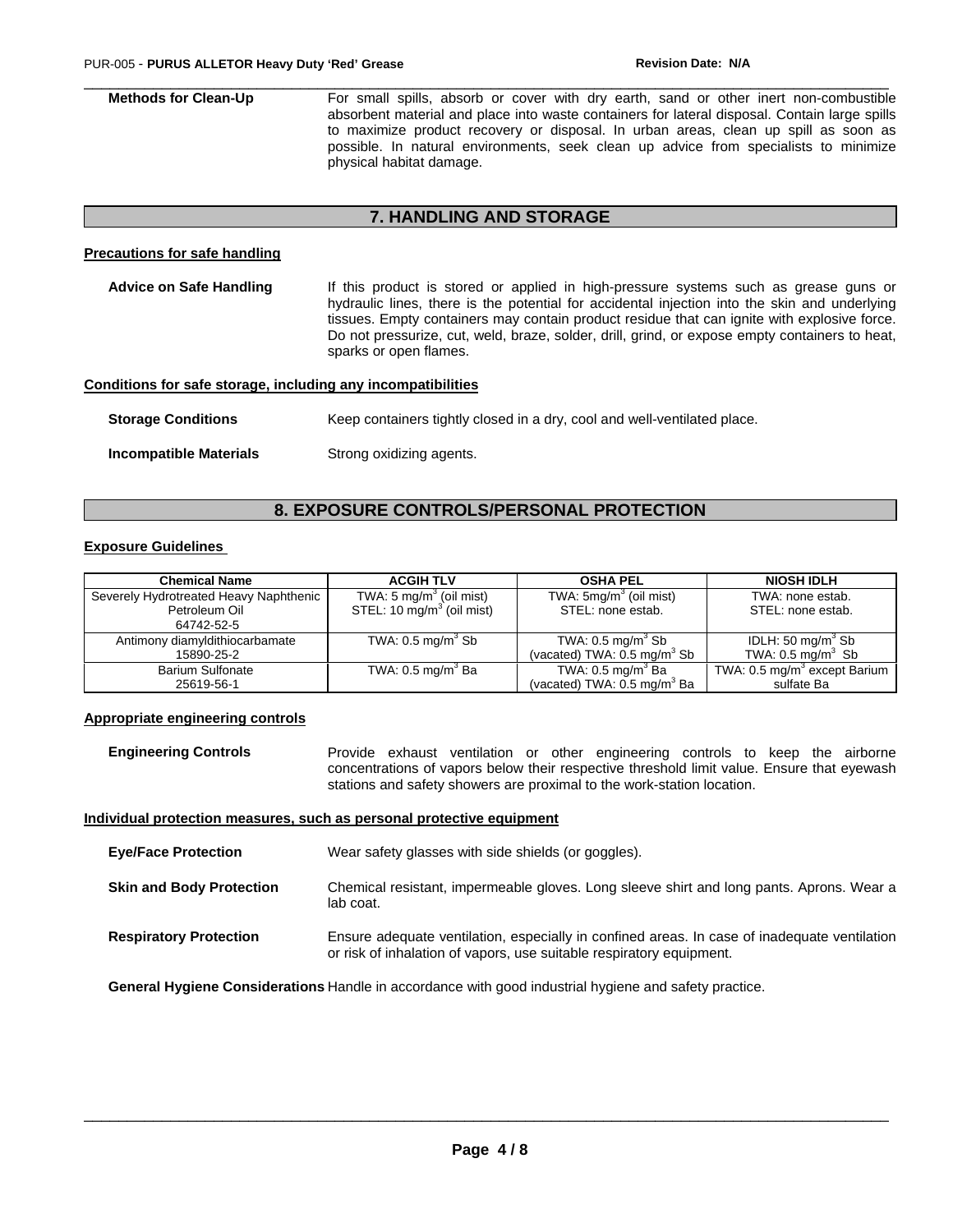# $\Box$ **9. PHYSICAL AND CHEMICAL PROPERTIES**

#### **Information on basic physical and chemical properties**

| <b>Physical State</b>               | Semi-solid to solid                                 |                       |                |
|-------------------------------------|-----------------------------------------------------|-----------------------|----------------|
| Appearance                          | Red semi-solid to solid                             | Odor                  | Mild petroleum |
| Color                               | Red                                                 | <b>Odor Threshold</b> | Not determined |
| <b>Property</b>                     | <b>Values</b>                                       | Remarks • Method      |                |
| рH                                  | Not available                                       |                       |                |
| <b>Melting Point/Freezing Point</b> | Not available                                       |                       |                |
| <b>Boiling Point/Boiling Range</b>  | Not available                                       |                       |                |
| <b>Flash Point</b>                  | 150 °C / 302 °F                                     | Open cup              |                |
| <b>Evaporation Rate</b>             | Not available                                       |                       |                |
| <b>Flammability (Solid, Gas)</b>    | Not determined                                      |                       |                |
| <b>Upper Flammability Limits</b>    | Not available                                       |                       |                |
| <b>Lower Flammability Limit</b>     | Not available                                       |                       |                |
| <b>Vapor Pressure</b>               | $<$ 01001 kPA ( $<$ 0.01 mm Hg)(at 20 $^{\circ}$ C) |                       |                |
| <b>Vapor Density</b>                | >10                                                 | (Air=1)               |                |
| <b>Specific Gravity</b>             | 0.93                                                | (Water = 1)           |                |
| <b>Water Solubility</b>             | Negligible                                          |                       |                |
| Solubility in other solvents        | Not determined                                      |                       |                |
| <b>Partition Coefficient</b>        | Not determined                                      |                       |                |
| <b>Property</b>                     | Values                                              | Remarks • Method      |                |
| <b>Auto-ignition Temperature</b>    | Not available                                       |                       |                |
| <b>Decomposition Temperature</b>    | Not determined                                      |                       |                |
| <b>Kinematic Viscosity</b>          | Not determined                                      |                       |                |
| <b>Dynamic Viscosity</b>            | Not determined                                      |                       |                |
| <b>Explosive Properties</b>         | Not determined                                      |                       |                |
| <b>Oxidizing Properties</b>         | Not determined                                      |                       |                |

# **10. STABILITY AND REACTIVITY**

#### **Reactivity**

Not reactive under normal conditions.

#### **Chemical Stability**

Stable under recommended storage conditions.

# **Possibility of Hazardous Reactions**

None under normal processing.

Hazardous Polymerization Not expected to occur.

# **Conditions to Avoid**

Keep away from extreme heat, sparks, open flame and incompatible materials.

#### **Incompatible Materials**

Strong oxidizing agents.

# **Hazardous Decomposition Products**

Carbon dioxide, carbon monoxide, smoke, fumes, unburned hydrocarbons and oxides of sulfur, phosphorus, zinc and/ or nitrogen.

# **11. TOXICOLOGICAL INFORMATION**

# **Information on likely routes of exposure**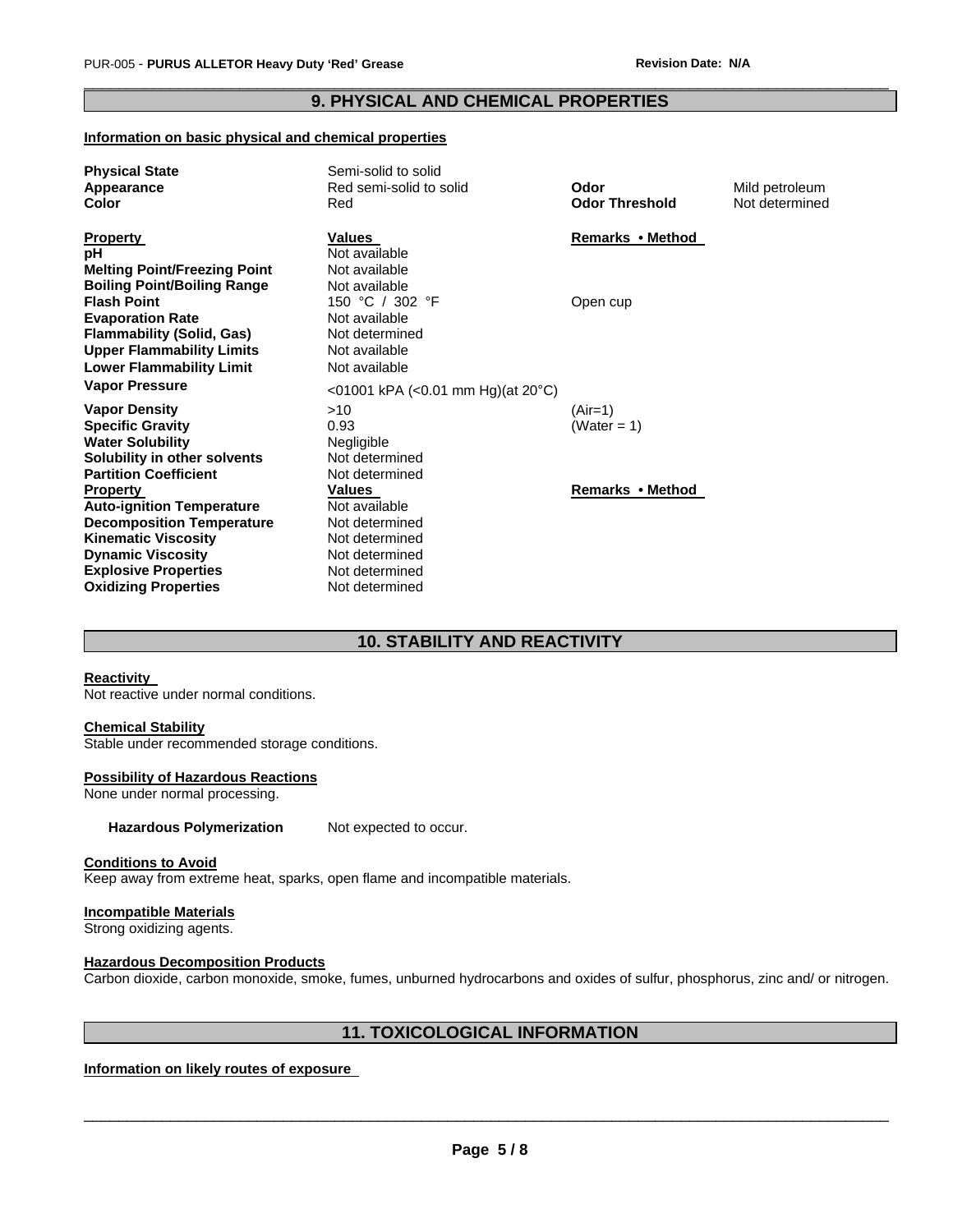| <b>Product Information</b> |                                |
|----------------------------|--------------------------------|
| <b>Eye Contact</b>         | Causes serious eye irritation. |
| <b>Skin Contact</b>        | Causes skin irritation.        |
| <b>Inhalation</b>          | Do not inhale.                 |
| Ingestion                  | May be harmful if swallowed.   |

# **Component Information**

| <b>Chemical Name</b>                                              | Oral LD50            | <b>Dermal LD50</b>      | <b>Inhalation LC50</b>  |
|-------------------------------------------------------------------|----------------------|-------------------------|-------------------------|
| Lubricating oils (petroleum),<br>hydrotreated spent<br>64742-58-1 | $>$ 2000 mg/kg (Rat) | $> 4480$ mg/kg (Rabbit) |                         |
| Residual oils (petroleum), solvent<br>refined<br>64742-01-4       | $>$ 5000 mg/kg (Rat) | $>$ 2000 mg/kg (Rabbit) | $= 2.18$ mg/L (Rat) 4 h |
| Azelaic acid<br>123-99-9                                          | $>$ 5 g/kg (Rat)     |                         |                         |

 $\Box$ 

## **Information on physical, chemical and toxicological effects**

| <b>Symptoms</b>                                         | Please see section 4 of this SDS for symptoms.                                                            |
|---------------------------------------------------------|-----------------------------------------------------------------------------------------------------------|
|                                                         | Delayed and immediate effects as well as chronic effects from short and long-term exposure                |
| Carcinogenicity                                         | This product does not contain any carcinogens or potential carcinogens as listed by OSHA,<br>IARC or NTP. |
| <b>Numerical measures of toxicity</b><br>Not determined |                                                                                                           |
| Unknown Acute Toxicity                                  | 2.27% of the mixture consists of ingredient(s) of unknown toxicity.                                       |

# **12. ECOLOGICAL INFORMATION**

# **Ecotoxicity**

The product is not classified as environmentally hazardous. However, this does not exclude the possibility that large or frequent spills can have a harmful or damaging effect on the environment.

# **Component Information**

| <b>Chemical Name</b>                                                     | Algae/aquatic plants | <b>Fish</b>                                                                                                     | <b>Toxicity to</b><br>microorganisms | Crustacea                             |
|--------------------------------------------------------------------------|----------------------|-----------------------------------------------------------------------------------------------------------------|--------------------------------------|---------------------------------------|
| Severely Hydrotreated<br>Heavy Naphthenic<br>Petroleum Oil<br>64742-52-5 |                      | 5000: 96 h Oncorhynchus<br>mykiss mg/L LC50                                                                     |                                      | 1000: 48 h Daphnia magna<br>mg/L EC50 |
| Lubricating oils (petroleum),<br>hydrotreated spent<br>64742-58-1        |                      | 79.6: 96 h Brachydanio rerio<br>mg/L LC50 semi-static 3.2:<br>96 h Pimephales promelas<br>mg/L LC50 semi-static |                                      |                                       |
| Residual oils (petroleum),<br>solvent refined<br>64742-01-4              |                      | 5000: 96 h Oncorhynchus<br>mykiss mg/L LC50                                                                     |                                      | 1000: 48 h Daphnia magna<br>mg/L EC50 |

# **Persistence/Degradability**

Not determined.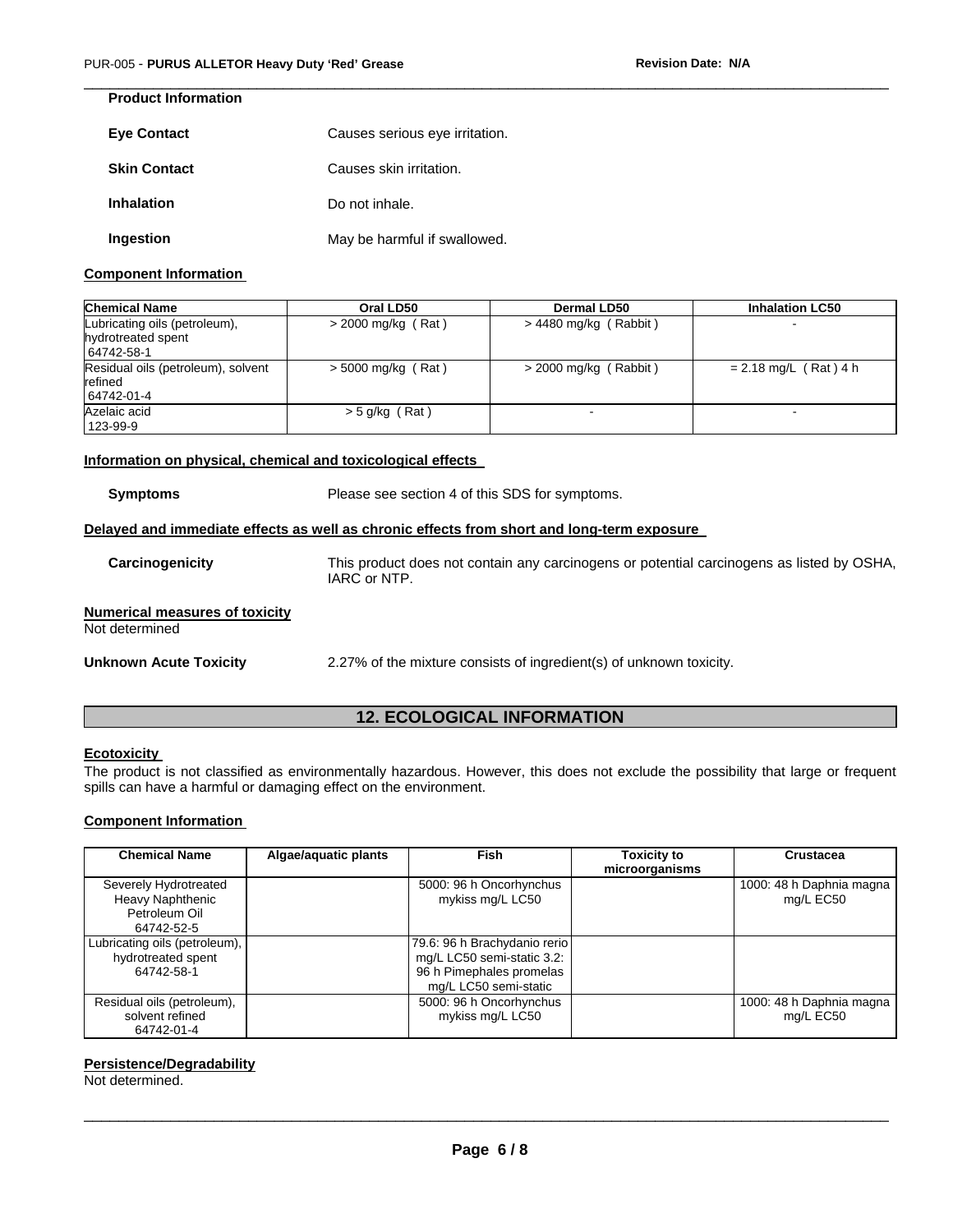# **Bioaccumulation**

Not determined.

**Mobility** Not determined

**Other Adverse Effects**

Not determined

# **13. DISPOSAL CONSIDERATIONS**

 $\Box$ 

#### **Waste Treatment Methods**

| <b>Disposal of Wastes</b>     | Disposal should be in accordance with applicable regional, national and local laws and<br>regulations. |
|-------------------------------|--------------------------------------------------------------------------------------------------------|
| <b>Contaminated Packaging</b> | Disposal should be in accordance with applicable regional, national and local laws and<br>regulations. |

## **California Hazardous Waste Status**

| <b>Chemical Name</b>           | California<br>। Hazardous Waste Status |
|--------------------------------|----------------------------------------|
| Antimony diamyldithiocarbamate | <sup>-</sup> oxic<br>$\sim$ $\sim$     |
| $-25 - 2$<br>5890              |                                        |

# **14. TRANSPORT INFORMATION**

| <b>Note</b> | Please see current shipping paper for most up to date shipping information, including<br>exemptions and special circumstances. |
|-------------|--------------------------------------------------------------------------------------------------------------------------------|
| <u>DOT</u>  | Not regulated                                                                                                                  |
| <u>IATA</u> | Not regulated                                                                                                                  |
| <u>IMDG</u> | Not regulated                                                                                                                  |

# **15. REGULATORY INFORMATION**

#### **International Inventories**

| <b>Chemical Name</b>                                       | <b>TSCA</b> | <b>DSL</b> | <b>NDSL</b> | <b>EINECS</b> | <b>ELINCS</b> | <b>ENCS</b> | <b>IECSC</b> | <b>KECL</b> | <b>PICCS</b>      | <b>AICS</b>       |
|------------------------------------------------------------|-------------|------------|-------------|---------------|---------------|-------------|--------------|-------------|-------------------|-------------------|
| Severely Hydrotreated<br>Heavy Naphthenic<br>Petroleum Oil | Present     | v<br>∧     |             | Present       |               | Present     | X            | Present     | X                 | $\checkmark$<br>∧ |
| Residual oils (petroleum),<br>solvent refined              | Present     |            |             | Present       |               |             |              | Present     | v<br>⋏            |                   |
| Antimony<br>diamvldithiocarbamate                          | Present     | v          |             | Present       |               | Present     | X            |             | $\checkmark$<br>⌒ |                   |
| Lithium Hydroxide Solution                                 |             |            |             |               |               | Present     | x            |             |                   |                   |

#### **Legend:**

*TSCA - United States Toxic Substances Control Act Section 8(b) Inventory* 

*DSL/NDSL - Canadian Domestic Substances List/Non-Domestic Substances List* 

*EINECS/ELINCS - European Inventory of Existing Chemical Substances/European List of Notified Chemical Substances* 

*ENCS - Japan Existing and New Chemical Substances* 

*IECSC - China Inventory of Existing Chemical Substances*